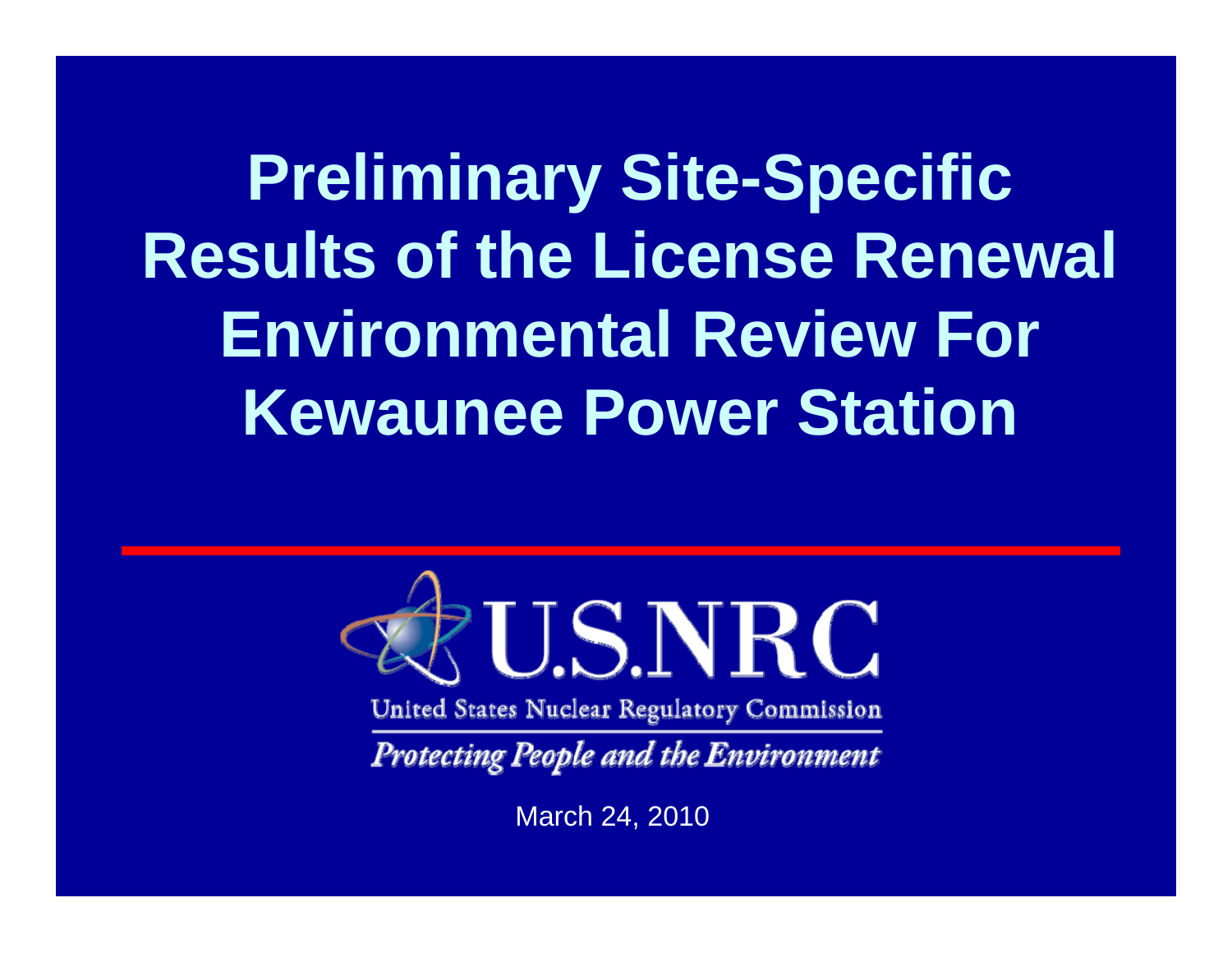### **Meeting Overview**

**• NRC presentation (25 minutes) Brief project background Summary of environmental review Upcoming milestones and how to submit** comments outside this meeting

Your comments (remaining time)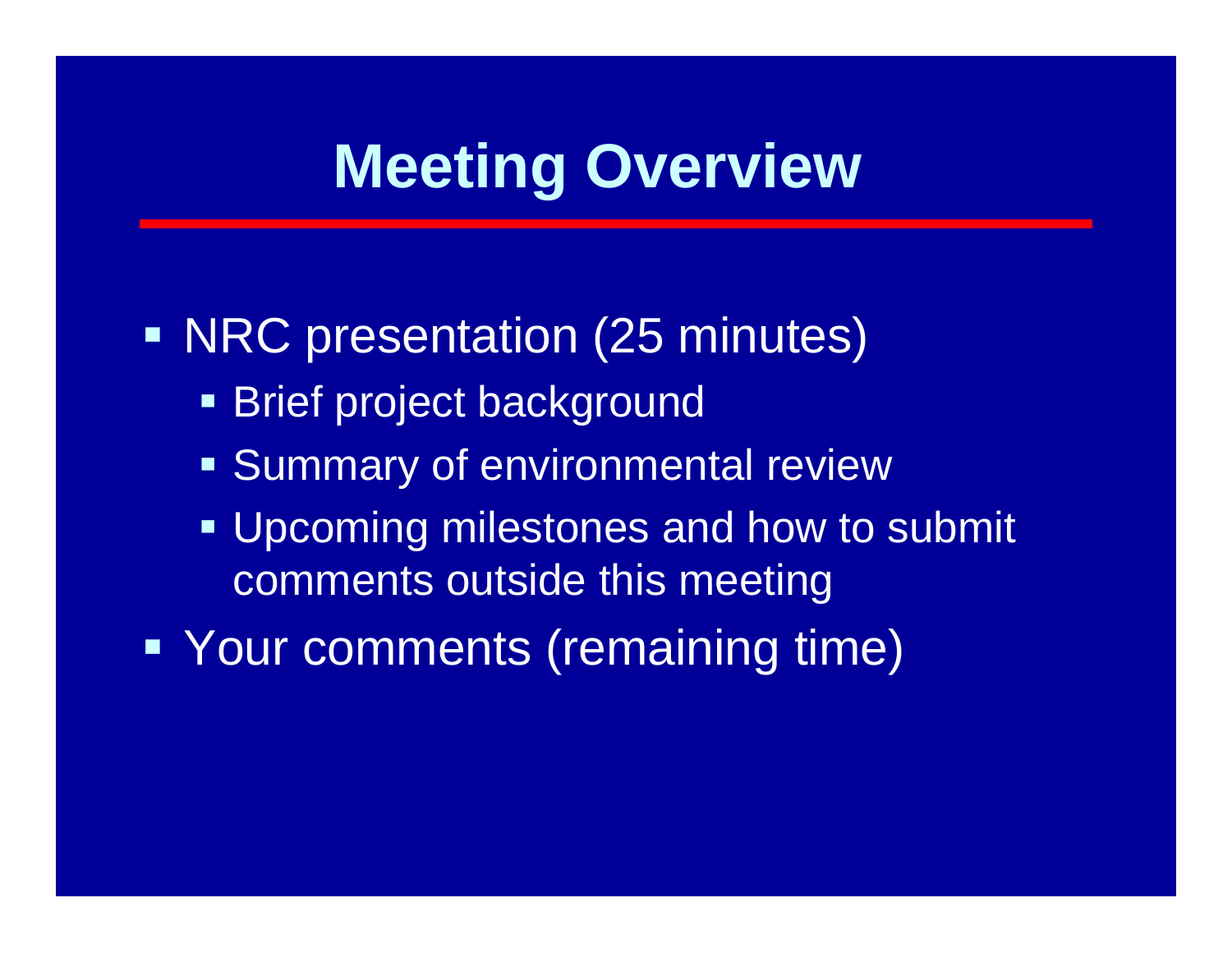## **NRC's Regulatory Oversight**

- **NRC regulates civilian use of nuclear** materials, including power plants
- **NRC's mission:** 
	- **Protect public health and safety**
	- **Promote common defense and security**
	- **Protect the environment**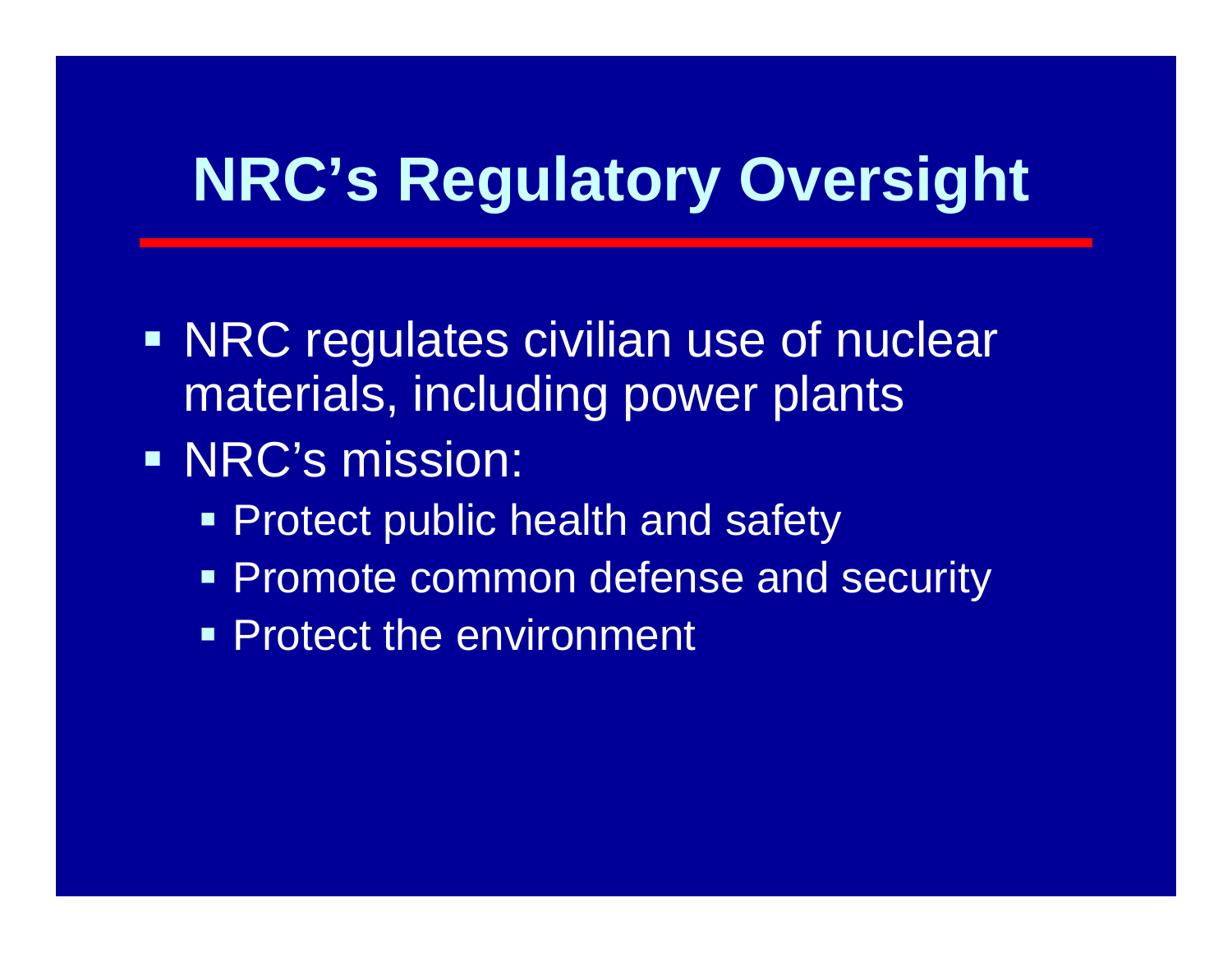### **Environmental Review**

- **• Draft Supplemental Environmental** Impact Statement addresses sitespecific issues
- Generic Environmental Impact Statement addresses issues common to many or all plants
- **Review proposed action (license** renewal) and alternatives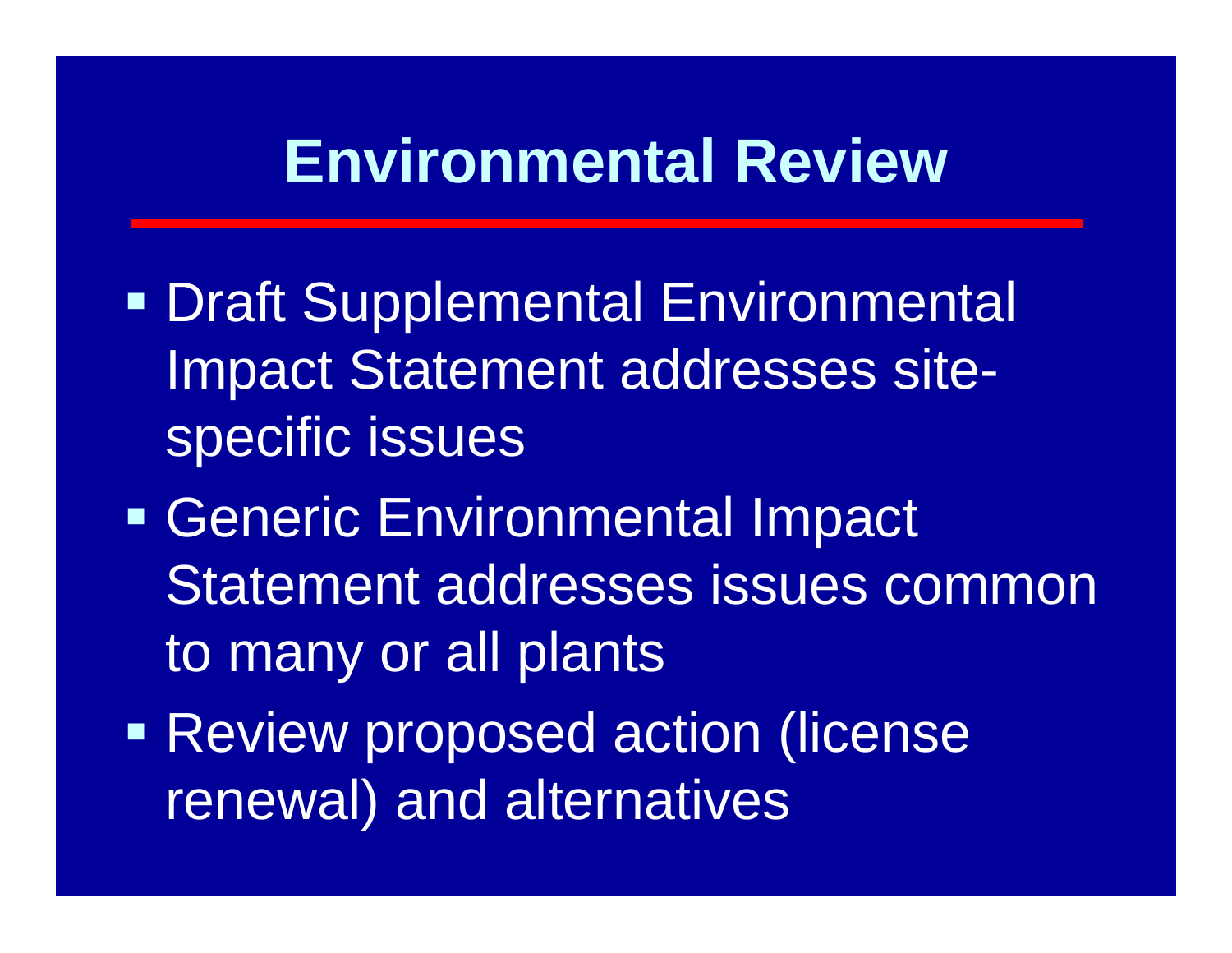### Taxes and Waste Storage

• Comments received during the scoping period are recorded in Appendix A  $\mathcal{L}_{\mathcal{A}}$ pp A-3 to A-9

• Discussion of taxes in Chapter 2 under socioeconomic factors–pp 2-47 to 2-53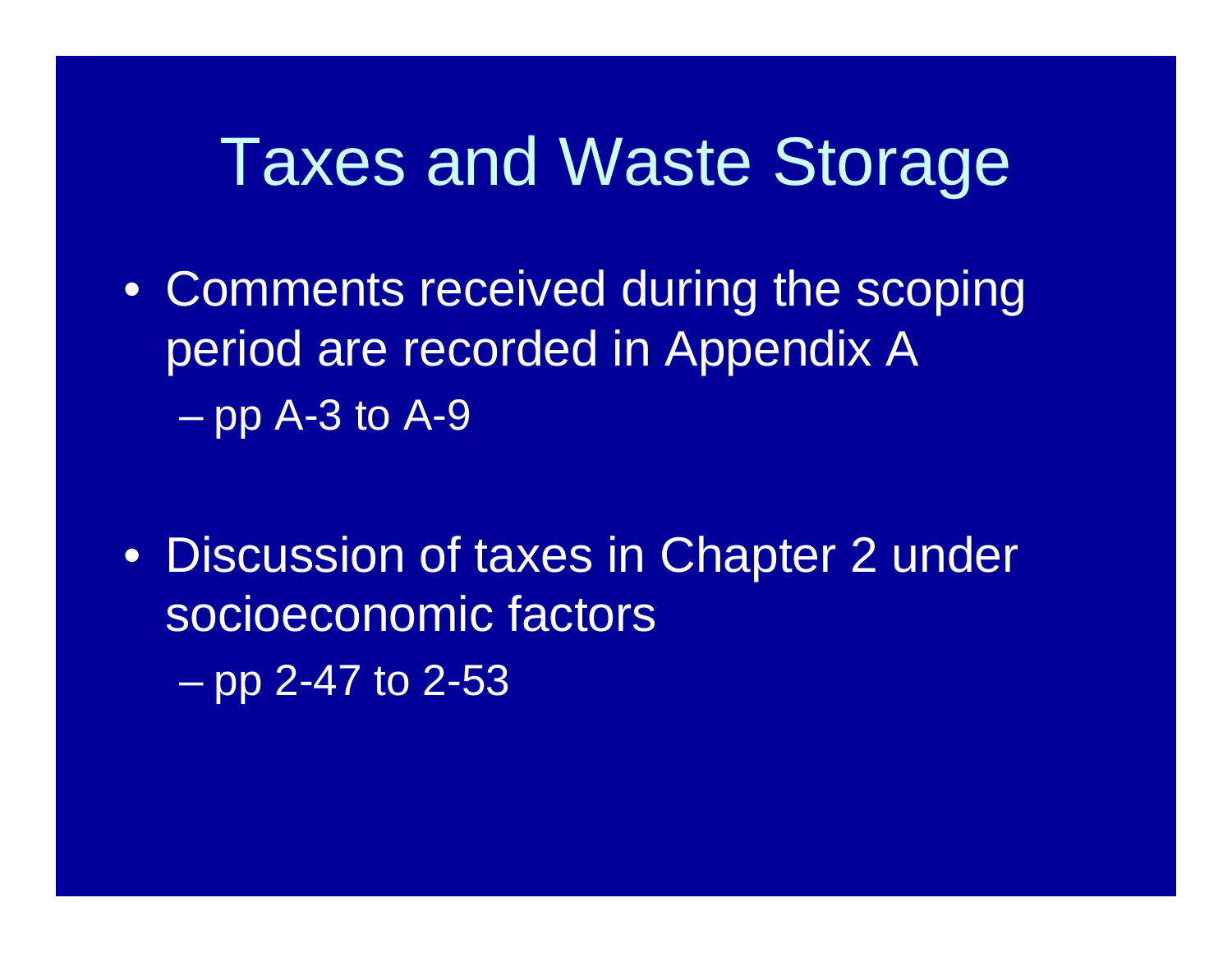# **Environmental Issues of Continued Operation**

| <b>Issues</b>                            | <b>Impact</b> |
|------------------------------------------|---------------|
| <b>Air Quality</b>                       | <b>SMALL</b>  |
| <b>Ground Water</b>                      | <b>SMALL</b>  |
| Surface Water                            | <b>SMALL</b>  |
| <b>Aquatic and Terrestrial Resources</b> | <b>SMALL</b>  |
| <b>Human Health</b>                      | <b>SMALL</b>  |
| Socioeconomics                           | <b>SMALL</b>  |
| <b>Waste Management</b>                  | <b>SMALL</b>  |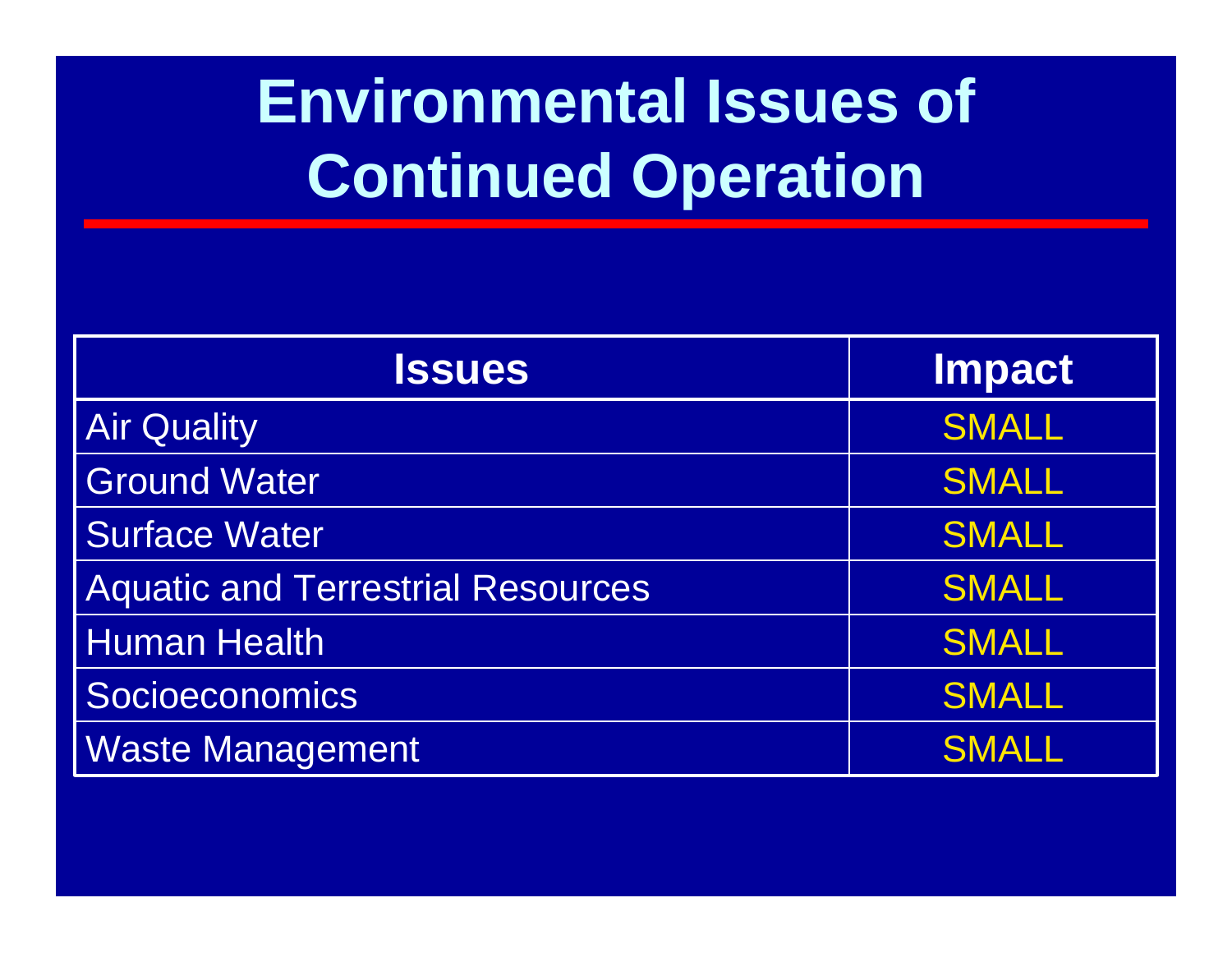#### **Cumulative Impacts**

- **Overall impacts to environment including** past, present, and likely future actions
- **Preliminary findings** 
	- **MODERATE cumulative impacts on aquatic** resources
	- **SMALL cumulative impacts on terrestrial** resources
	- SMALL cumulative socioeconomic impacts
	- **SMALL cumulative impacts in other areas.**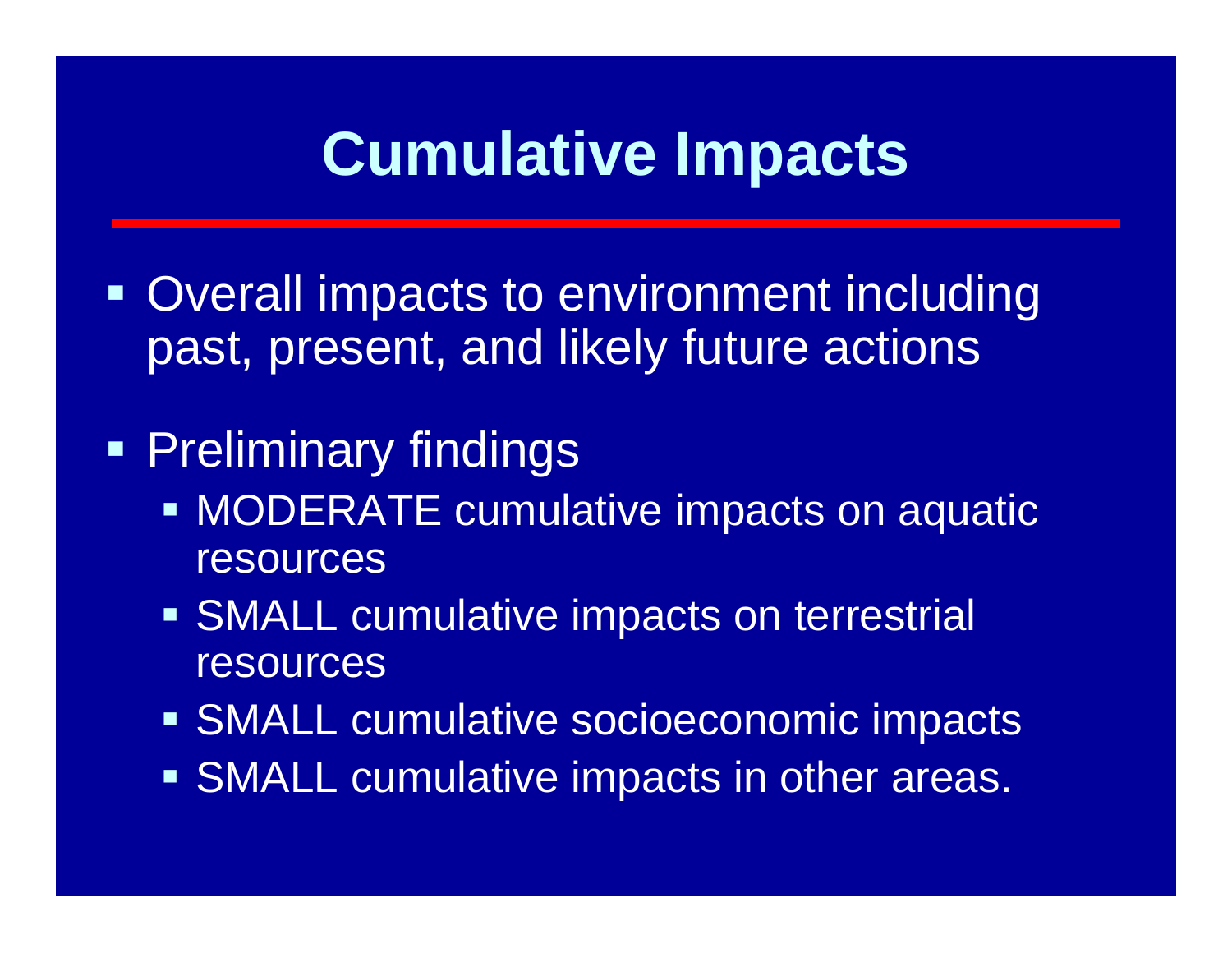#### **Alternatives**

#### **Example 20 Ferally Sources**

- Natural gas
- Coal
- **EXECOMPLE COMPLERIGHT COMPLEX COMPLEX** (conservation/efficiency, wood-fired generation, and wind power)

 No action – KPS shut down without further action or replacement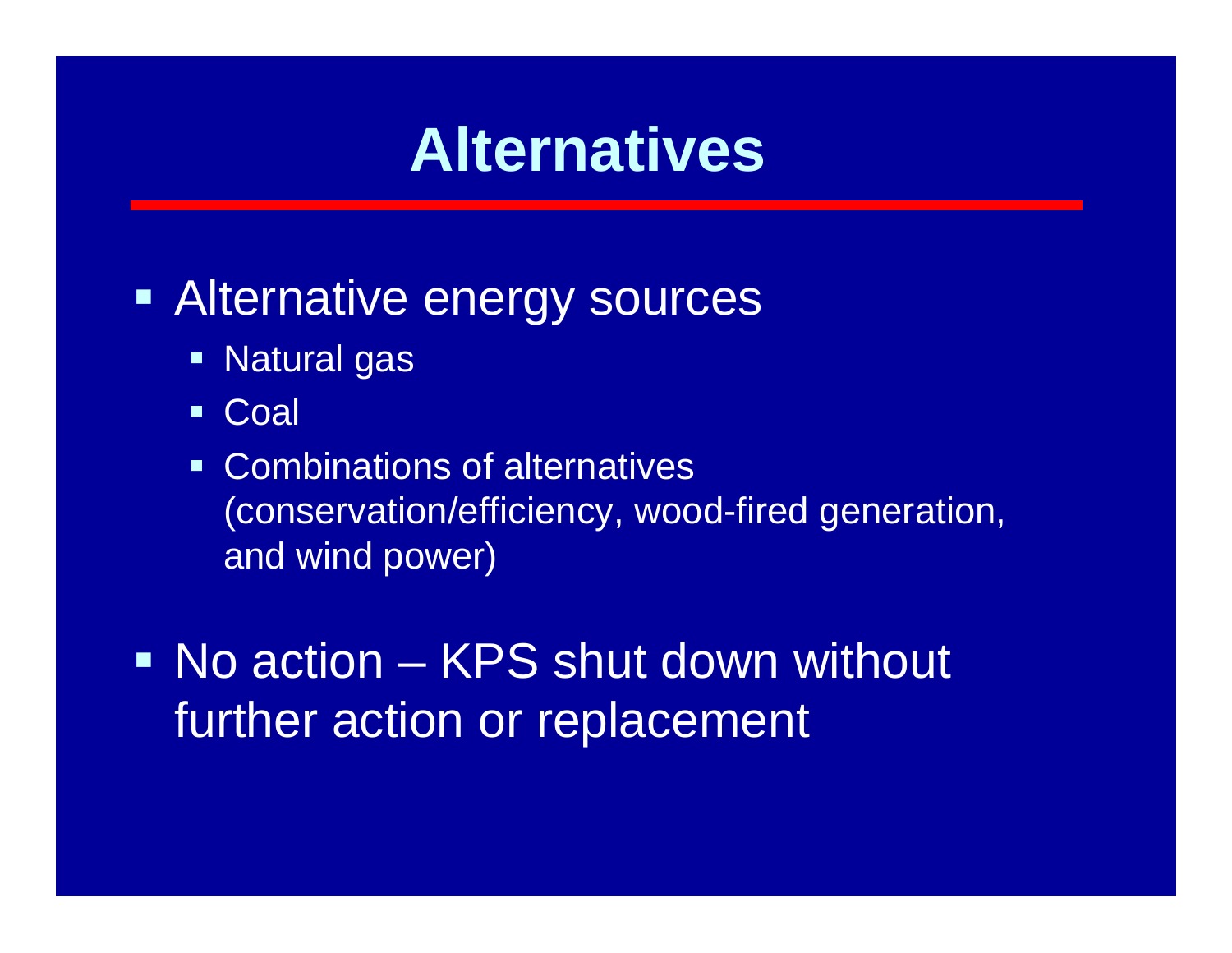# **Preliminary Conclusion**

The environmental impacts of license renewal for Kewaunee Power Station are not so great as to make license renewal unreasonable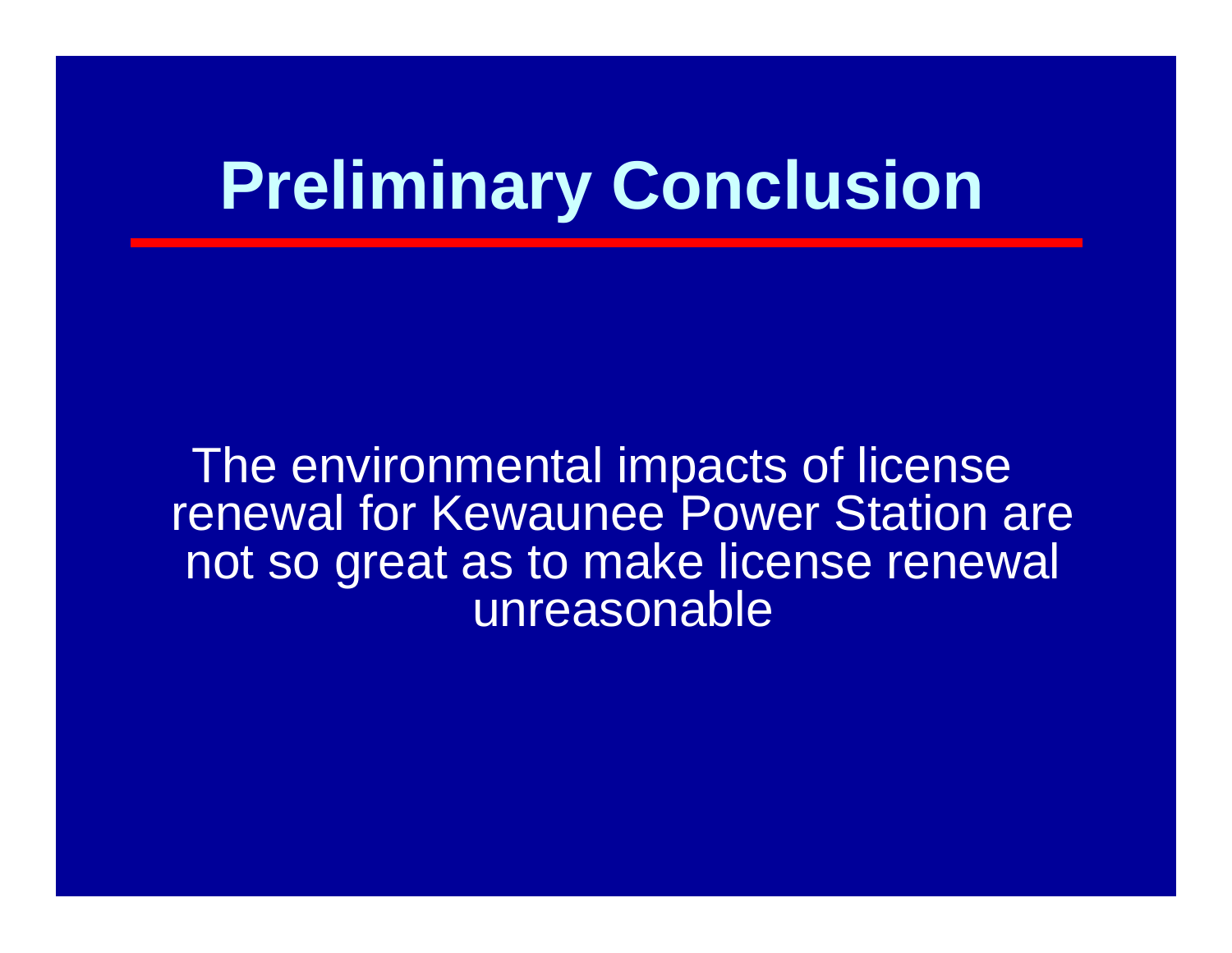# **KPS Environmental Review Milestones**

Application Submitted Information Public Meeting Notice of Intent Scoping Public Meeting Scoping Period Ended Scoping Summary Report Draft SEISDraft SEIS Public Meeting Draft SEIS Comments DueFinal SEIS

August 12, 2008 October 22, 2008 October 9, 2008 October 22, 2008 December 8, 2008 April 6, 2009 January 29, 2010 March 24, 2010 April 23, 2010 TBD, 2010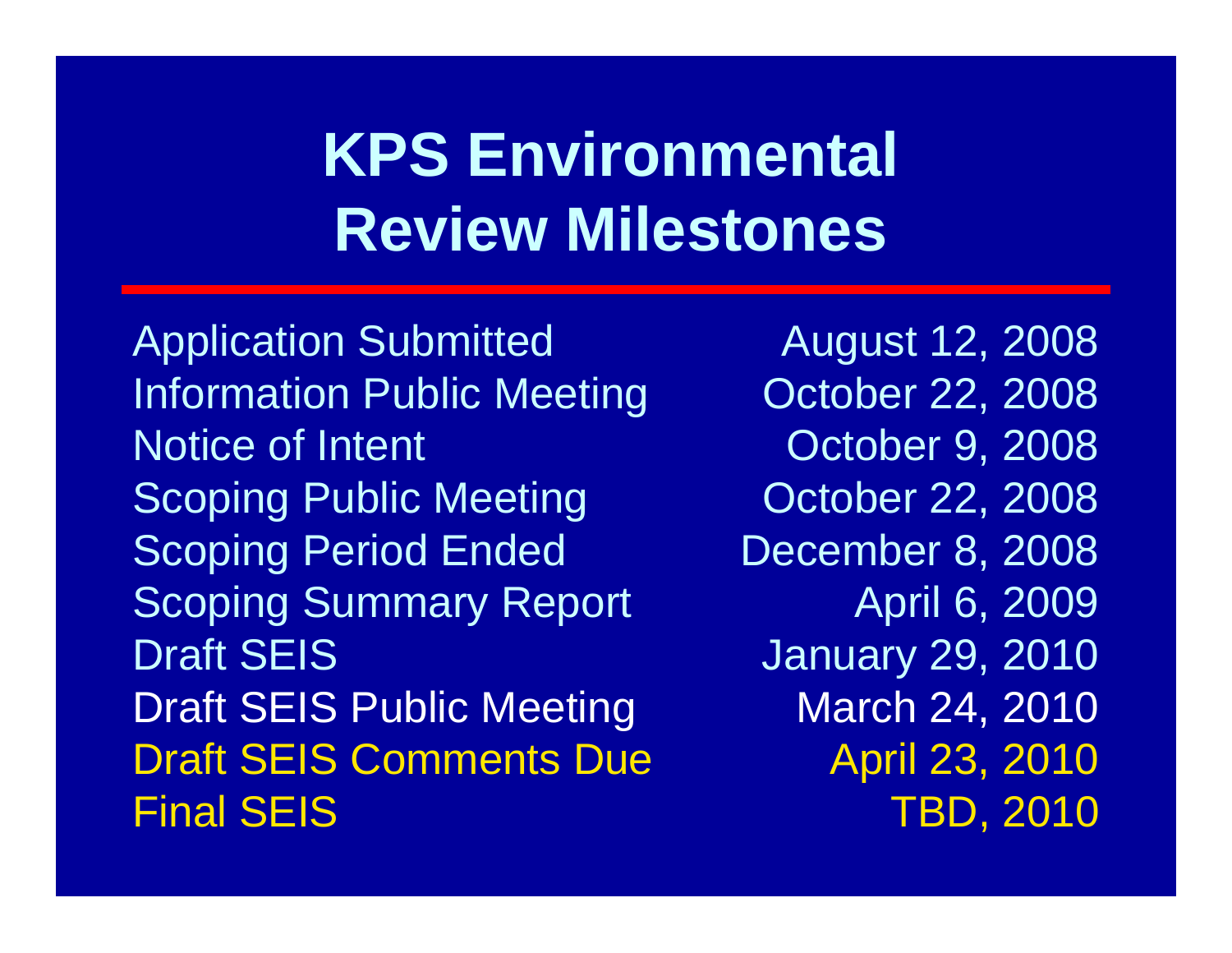#### **Additional Information**

 $\Box$ Environmental PM: Safety PM: **Daniel Doyle John Daily daniel.doyle@nrc.gov john.daily@nrc.gov**

**(800) 368-5642, Ext. 3748 (800) 368-5642, Ext. 3873**

- $\Box$  The draft SEIS can be viewed at:
	- $\blacksquare$ Kewaunee Public Library, 822 Juneau St, Kewaunee, WI 54216
	- Online:
	- ш http://www.nrc.gov/reactors/operating/licensing/renewal/applications/kewaunee.html